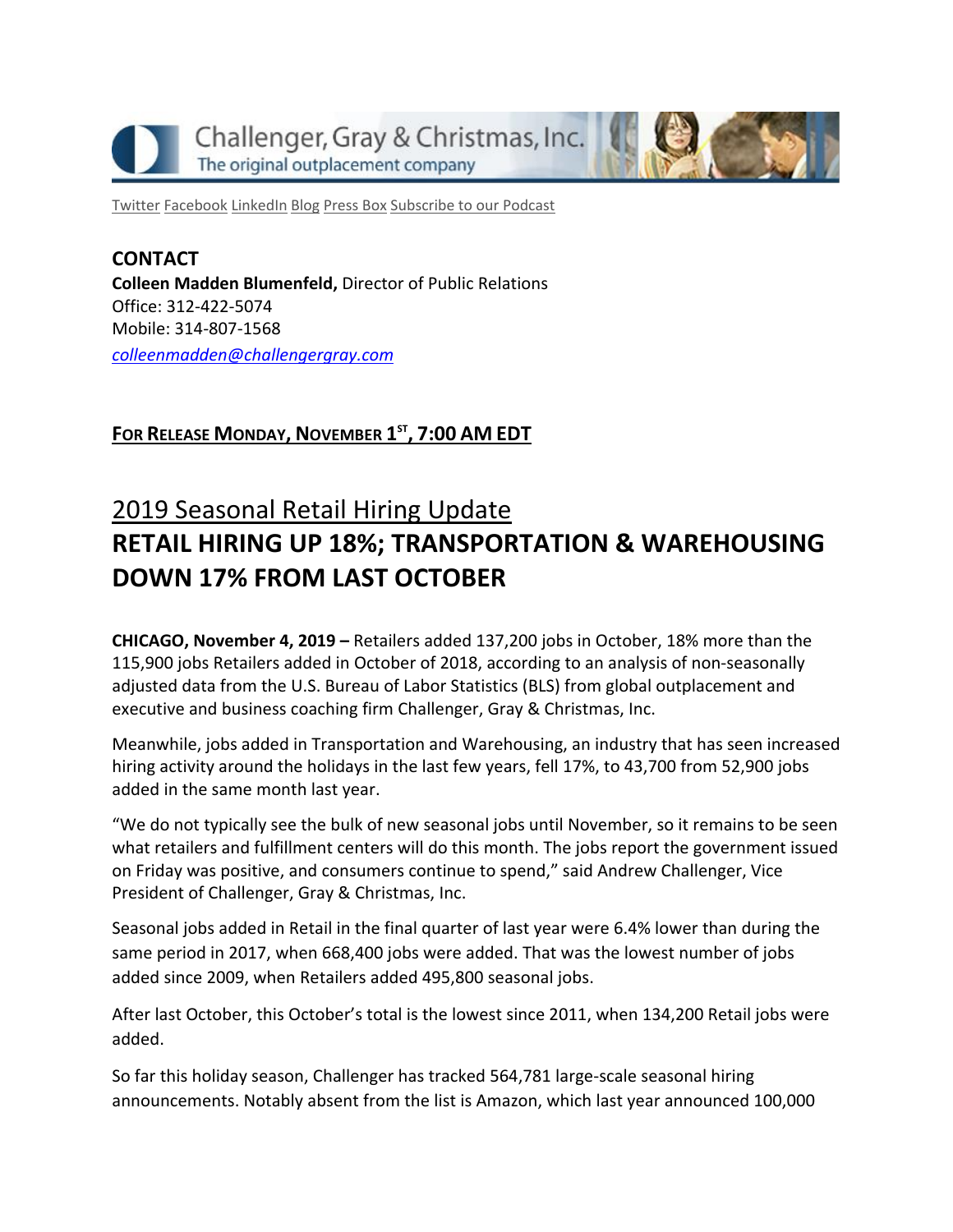new jobs for the holiday season. This year, however, Amazon announced it would hire 30,000 permanent positions. The company has also been hiring tens of thousands of workers over the last two years.

"Other Retailers have adopted a strategy of doing bulk hiring at other times of the year, to staff up for the summer months or back-to-school season, for instance. Meanwhile, Retail positions are changing with the introduction of new technologies and the closing of thousands of stores," said Challenger.

"The labor market is tight. Attracting seasonal workers is a challenge, and retailers and Transportation and Warehousing companies will need to offer competitive salaries, perks, and benefits to attract and retain talent," he added.

Target, which last year announced the highest number of seasonal jobs from a brick-and-mortar Retailer according to Challenger tracking, announced they plan to add even more jobs this year: 125,000 in-store workers as well as another 8,000 in fulfillment. The company is offering \$13 an hour, flexible scheduling, and a 10% discount in stores, as well as a 20% wellness discount on fitness gear and produce.

UPS, which announced it would add 100,000 jobs for the holidays, is offering \$14 an hour, but can go as high as \$30 an hour. Student workers may earn up to \$1,300 for school expenses, and 35% of staff go on to become permanent employees.

Macy's announced it would hire 80,000 associates, the same number as last year, while Kohl's is hiring 90,000, also the same as last year. JCPenney is reportedly hiring 37,000, down from the retailer's peak of 40,000 in 2017.

# # #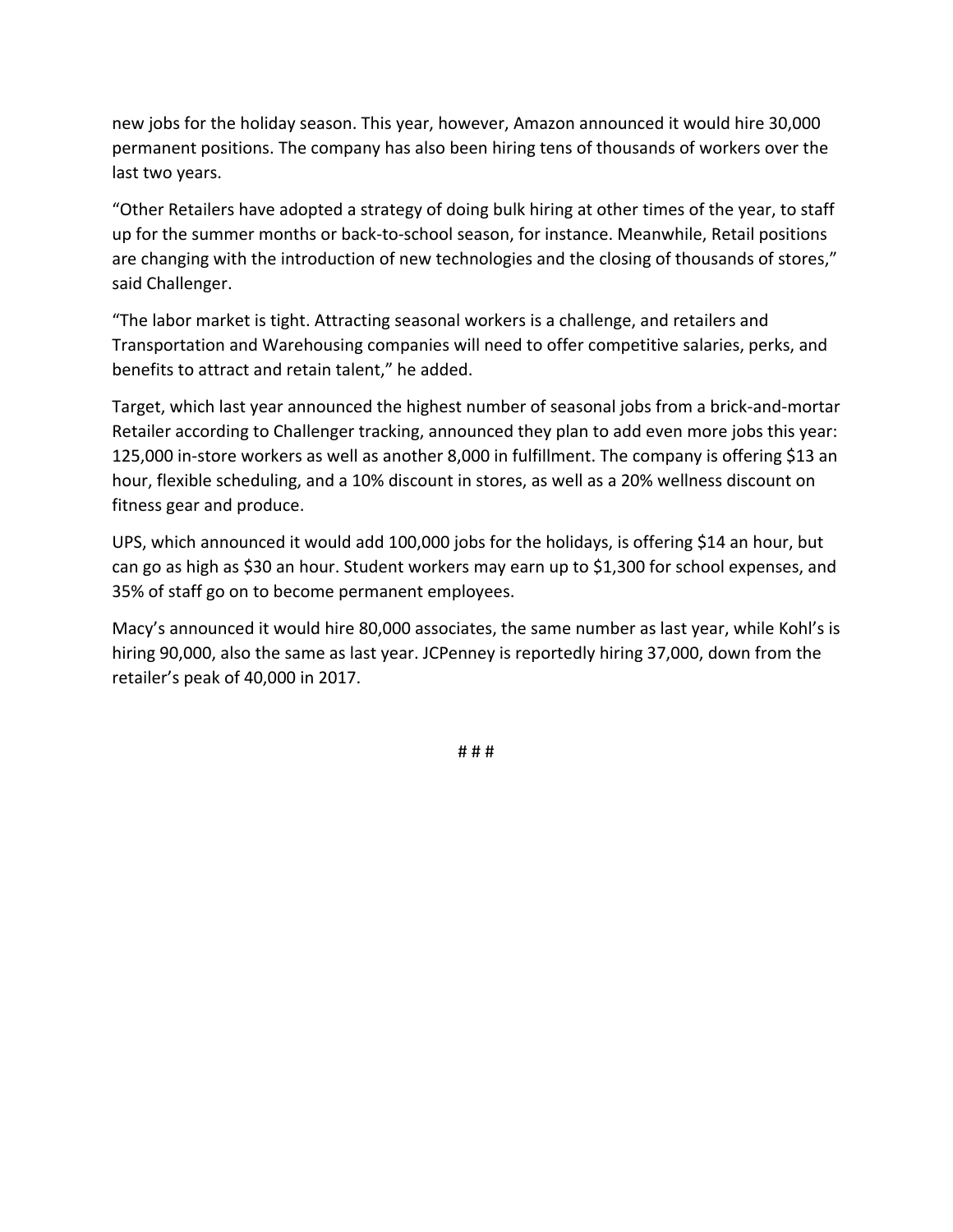

# **JOBS ADDED IN RETAIL TRADE**

## **October, November, December 2005-October 2019**

|          | Oct     | <b>Nov</b> | <b>Dec</b> | <b>TOTAL</b> | % Change |
|----------|---------|------------|------------|--------------|----------|
| 2005     | 122,300 | 392,700    | 196,600    | 711,600      | 0.20%    |
| 2006     | 150,600 | 427,300    | 169,000    | 746,900      | 5.00%    |
| 2007     | 87,900  | 465,400    | 167,600    | 720,900      | $-3.50%$ |
| 2008     | 38,600  | 213,600    | 72,700     | 324,900      | -54.90%  |
| 2009     | 45,100  | 317,100    | 133,600    | 495,800      | 52.60%   |
| 2010     | 149,800 | 339,200    | 158,600    | 647,600      | 30.60%   |
| 2011     | 134,200 | 390,600    | 154,500    | 679,300      | 4.90%    |
| 2012     | 138,700 | 485,400    | 99,600     | 723,700      | 6.50%    |
| 2013     | 159,600 | 443,100    | 184,100    | 786,800      | 8.70%    |
| 2014     | 182,800 | 412,200    | 154,100    | 749,100      | $-4.80%$ |
| 2015     | 183,300 | 399,300    | 125,700    | 708,800      | $-5.38%$ |
| 2016     | 149,400 | 359,400    | 132,200    | 641,000      | $-9.57%$ |
| 2017     | 146,400 | 462,700    | 59,300     | 668,400      | 4.27%    |
| 2018     | 115,900 | 494,800    | 14,900     | 625,600      | $-6.40%$ |
| 2019     | 137,200 |            |            |              |          |
| Average* | 128,377 | 398,567    | 121,408    | 647,658      |          |

*\*Since 2005*

### **JOBS ADDED IN TRANSPORTATION & WAREHOUSING October, November, December 2011-2018**

|          | Oct    | <b>Nov</b> | <b>Dec</b> | <b>TOTAL</b> | % Change |
|----------|--------|------------|------------|--------------|----------|
| 2011     | 11,200 | 25,900     | 62,200     | 99,300       | $-2.93%$ |
| 2012     | 14,000 | 28,300     | 103,900    | 146,200      | 47.20%   |
| 2013     | 11,300 | 57,500     | 96,300     | 165,100      | 12.39%   |
| 2014     | 39,100 | 56,800     | 135,800    | 231,700      | 40.34%   |
| 2015     | 13,900 | 70,600     | 144,000    | 228,500      | $-1.38%$ |
| 2016     | 28,000 | 85,500     | 152,800    | 266,300      | 16.54%   |
| 2017     | 41,400 | 88,600     | 135,200    | 265,200      | $-0.41%$ |
| 2018     | 52,900 | 111,200    | 95,400     | 259,500      | $-2.15%$ |
| 2019     | 43,700 |            |            |              |          |
| AVERAGE* | 28,389 | 65,550     | 115,700    | 207,725      |          |
|          |        |            |            |              |          |

*\*Since 2011*

*Source: Challenger, Gray & Christmas, Inc., with non-seasonally adjusted data provided by the U.S. Bureau of Labor Statistics*